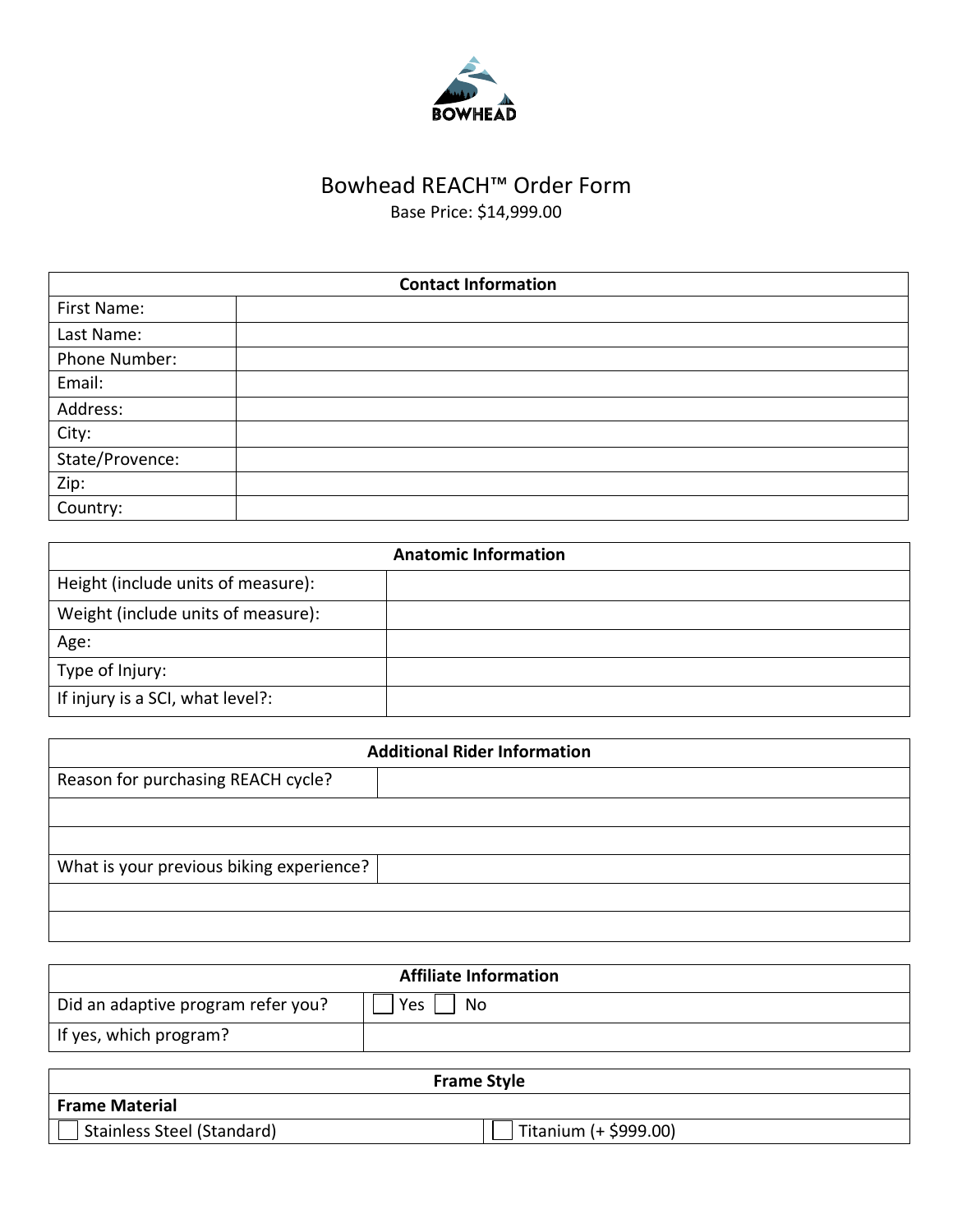| <b>Seating Information:</b>                                                     |                                                                                          |
|---------------------------------------------------------------------------------|------------------------------------------------------------------------------------------|
| <b>Seat Width</b>                                                               |                                                                                          |
| 18''<br>12"<br>14''<br>15''<br>16"<br>17''                                      |                                                                                          |
| <b>Harness Size</b>                                                             |                                                                                          |
| $ XS(24-26'') $ $ S(26-33'') $ $ M(32-36'') $ $ L(35-39'') $ $ $<br>XL (39-44") |                                                                                          |
| <b>Seat Mounting</b>                                                            |                                                                                          |
| Solid (Standard)                                                                | Swivel (+ \$999.00)                                                                      |
| <b>Seat Cushion</b>                                                             |                                                                                          |
| None                                                                            | Supracore Stimulite Slimline (+ \$349.00) (Highly<br>recommended due to seat dimensions) |

| <b>Shocks Information:</b>  |                                   |
|-----------------------------|-----------------------------------|
| <b>Shocks</b>               |                                   |
| Base Performance (Standard) | <sup>1</sup> Premium (+ \$999.00) |

| <b>Brake Information:</b>                                                |                                                                          |  |
|--------------------------------------------------------------------------|--------------------------------------------------------------------------|--|
| <b>Brakes</b>                                                            |                                                                          |  |
| Premium + 220mm Rotors (+ \$499.00)<br>Base + 203mm Rotors (Standard)    |                                                                          |  |
| <b>Brake Lever Mounting</b>                                              |                                                                          |  |
| Rear brake on the right-hand side, front brakes on<br>the left-hand side | Rear brake on the left-hand side, front brakes on<br>the right-hand side |  |

| <b>Wheels/Tires Information:</b> |                                            |  |
|----------------------------------|--------------------------------------------|--|
| <b>Tires</b>                     |                                            |  |
| Base – Vee (or comparable)       | Upgrade - Minion (+ \$199.00) IF AVAILABLE |  |
| <b>Front Wheels</b>              |                                            |  |
| Base $-20$ "                     | $ Upgrade - 24" (+ $499.00)$               |  |
| Dottom: Information:             |                                            |  |

| <b>Battery Information:</b>                                             |  |  |
|-------------------------------------------------------------------------|--|--|
| <b>Battery</b>                                                          |  |  |
| 12 Ah Battery, including BMS + app connectivity (Standard)              |  |  |
| 21.5 Ah Battery, including BMS (+ \$499.00) (Medium)                    |  |  |
| 23.5 Ah Battery, including BMS (+ \$999.00, North America Only) (Super) |  |  |
| 21.5 Ah Battery (Only International Battery)                            |  |  |

| <b>Fender/Side Guards Information</b> |                          |
|---------------------------------------|--------------------------|
| <b>Fender/Side Guard Material</b>     |                          |
| Fiberglass (Standard)                 | Carbon Fiber (+\$999.00) |
|                                       |                          |

| Handlebar/Stem Information: |                                |
|-----------------------------|--------------------------------|
| Handlebar/Stem              |                                |
| Race Face (Standard)        | We Are One Carbon (+ \$299.00) |